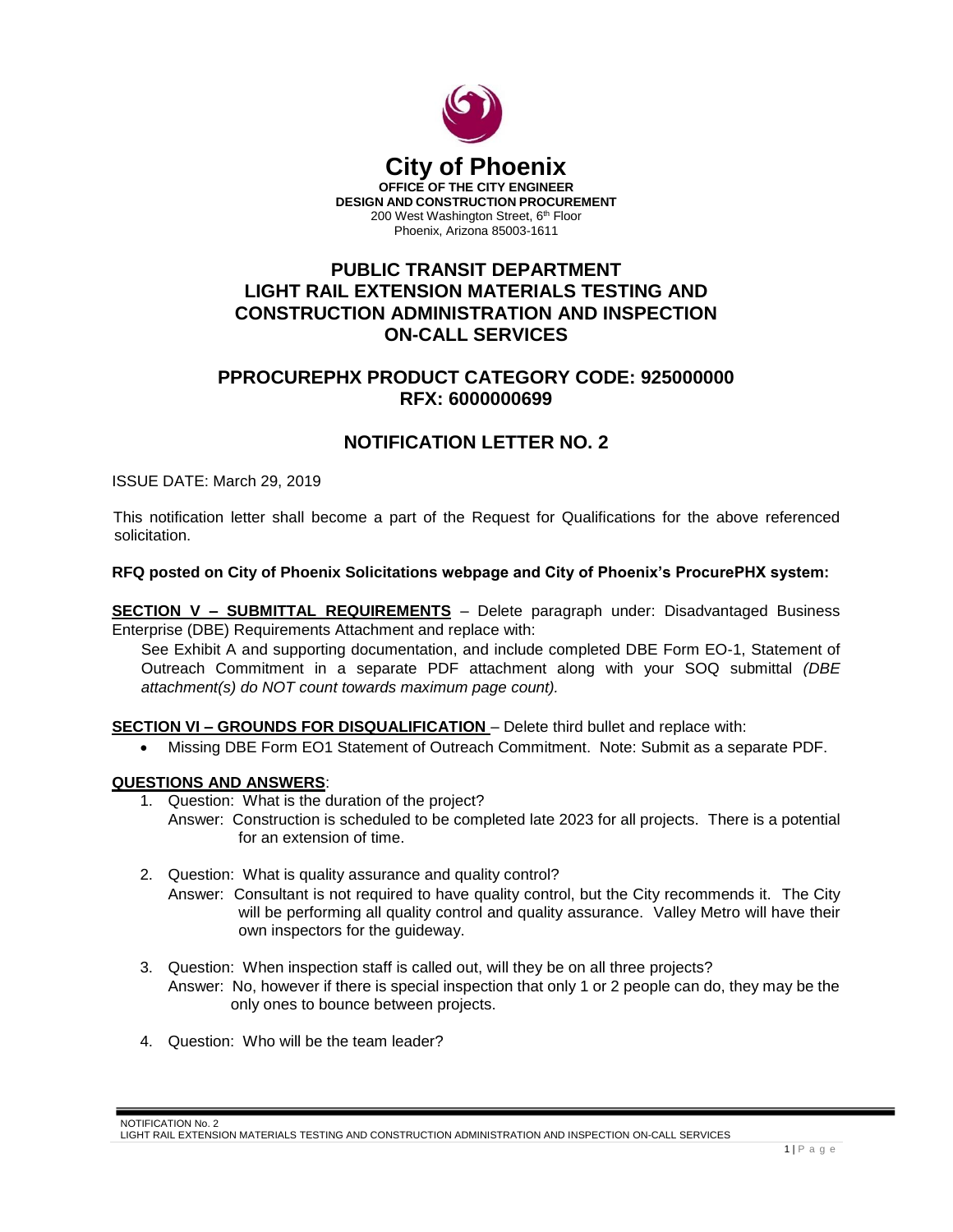Answer: City staff will be the lead. We will also have a Materials Supervisor and Construction Inspection Supervisor as part of the team.

- 5. Question: What is the start date? Answer: Tentative scheduled start date will be after August 27<sup>th</sup>.
- 6. Question: If someone is doing design for Valley Metro, can they be doing inspection also? Answer: Yes, City of Phoenix and Valley Metro are two separate entities.
- 7. Question: For the Reference section, if you know someone left the firm or municipality but they were your main contact, should we put them as a reference? Answer: If you know someone left, note it and explain. IE: "X" was my referral, but he/she has retired from City of "XXXXXX."
- 8. Question: Can I use City of Phoenix employees as a reference? Answer: Yes, it is your SOQ, you can choose who you put on it.
- 9. Question: Will there be SBE goals? Answer: No, there are no SBE goals on this project.
- 10. Question: Does the City of Phoenix Public Transit have a DBE goal?
	- Answer: The City of Phoenix (COP), in accordance with regulations of the U.S. Department of Transportation, 49, CFR Part 26, has established its three-year transit DBE goal on contracts assisted by the Federal Transit Administration (FTA) awarded by the COP. COP has set an overall transit DBE goal of 5.98% for DBE participation and will strive to achieve the goal on all FTA funded projects through race neutral means.
- 11. Question: If already a DBE, can we put down 100% as a goal? Answer: Yes, unless your firm uses a sub consultant that is not a DBE.
- 12. Question: When does the 30 days start to submit EOD2 and EOD3? Answer: After the contract award or the date that is chosen by City staff.
- 13. Question: When the SOQ is submitted, the only form required is the EOD1, correct? Answer: Yes.
- 14. Question: Where is attachment A? Answer: On the ProcurePHX website, in RFx 6000000699, attached to Notification No. 1.
- 15. Question: Can a prime that is a DBE be used as a Prime and a Sub-consultant to another Prime? Answer: Yes.
- 16. Question: If a DBE company is the prime and will perform 100% of the work will they need to submit the EO2 and EO3 forms if selected?
	- Answer: Yes, even if your company will self-perform 100% of the work you will need to complete EO2 and EO3 forms as a requirement. See Section IV POST-AWARD SUBMITTAL REQUIREMENTS, part A of the DBE – Negotiated Contract Clause for additional descriptions (as issued with Notification No. 1).
- 17. Question: Can questions be asked later about SBE?